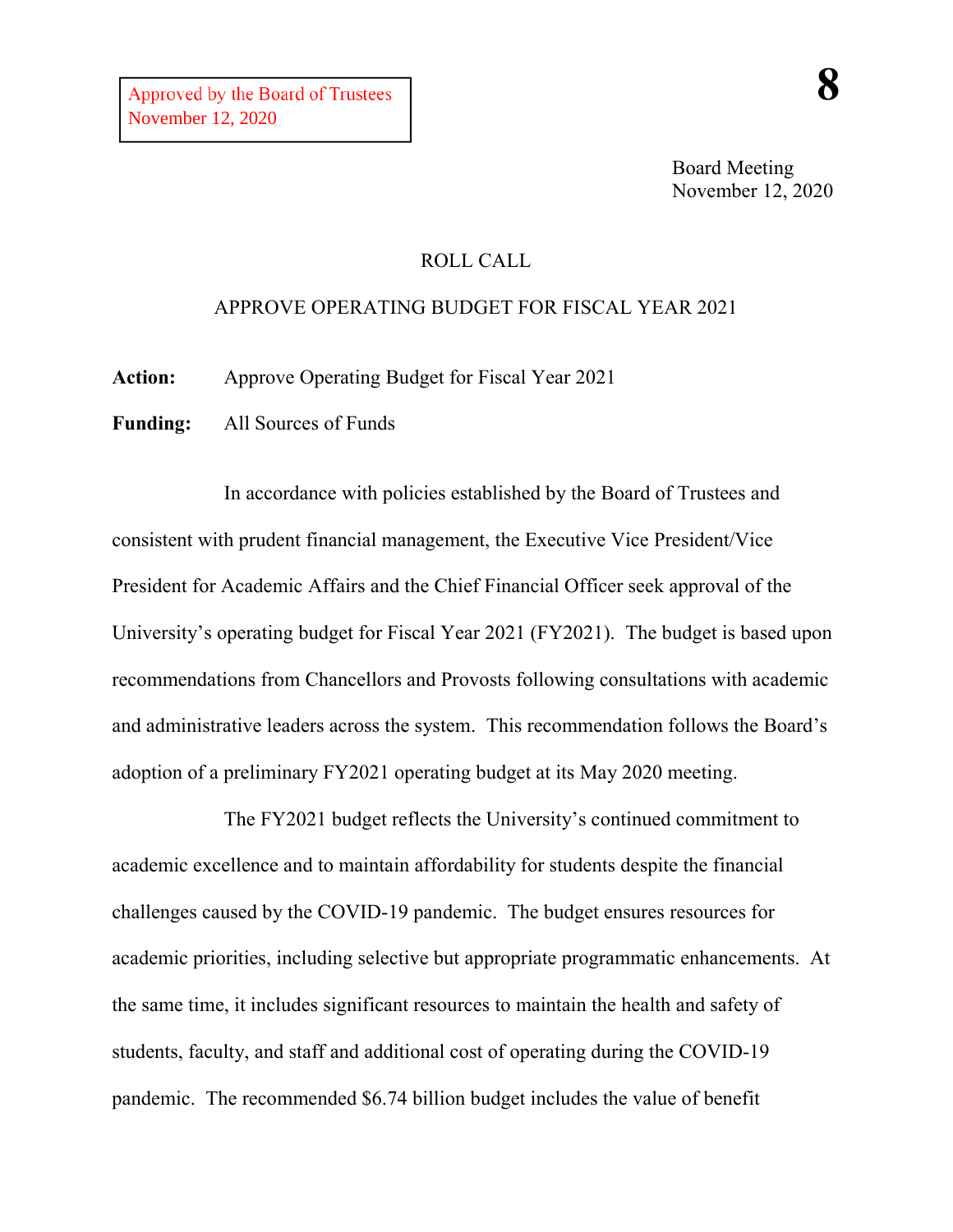payments made by the state on behalf of the University. The FY2021 budget represents a

\$232.9 million, or -3.3 percent decrease compared to FY2020 including payments on

behalf; and a \$76.6 million or 1.5 percent increase without payments on behalf.

The total operating budget comprises four major categories of funds:

- i. *General operating fund* supporting the academic enterprise of the university;
- ii. *Hospital fund* related to the hospital and clinics that are part of the University of Illinois Hospital and Health Sciences System;
- iii. *Restricted* fund encompassing operations of auxiliary units (such as housing, dining, and related services), sponsored research and federal appropriations, operations supported by gift and endowment income, and the medical service plan. The use of these funds is specified by contracts, granting agencies, donors, or legislative guidelines; and
- iv. *Payments on behalf* representing health and retirement benefits paid by the state on behalf of the University.

As shown below, the total budget is apportioned among the three universities, the system

|            | Chicago     | Springfield | Urbana      | System<br>Offices $&$<br>System-Wide<br>Programs | Total       | Change<br>from<br>FY2020 |
|------------|-------------|-------------|-------------|--------------------------------------------------|-------------|--------------------------|
| General    |             |             |             |                                                  |             |                          |
| Operating  |             |             |             |                                                  |             |                          |
| Funds      | \$873,377   | \$52,351    | \$1,242,755 | \$195,892                                        | \$2,364,375 | $0.9\%$                  |
| Hospital   |             |             |             |                                                  |             |                          |
| Funds      | \$861,261   |             |             |                                                  | \$861,261   | 2.7%                     |
| Restricted |             |             |             |                                                  |             |                          |
| Funds      | \$959,769   | \$40,208    | \$1,090,830 | \$14,570                                         | \$2,105,377 | 1.6%                     |
| Payments   |             |             |             |                                                  |             |                          |
| on Behalf  | \$760,503   | \$31,597    | \$564,510   | \$49,390                                         | \$1,406,000 | $-18.0\%$                |
| Total      | \$3,454,910 | \$124,156   | \$2,898,095 | \$259,852                                        | \$6,737,013 | $-3.3\%$                 |
| Change     |             |             |             |                                                  |             |                          |
| from       |             |             |             |                                                  |             |                          |
| FY2020     | $-1.9%$     | $-5.7\%$    | $-5.5\%$    | 1.0%                                             | $-3.3%$     |                          |

offices, and system-wide programs.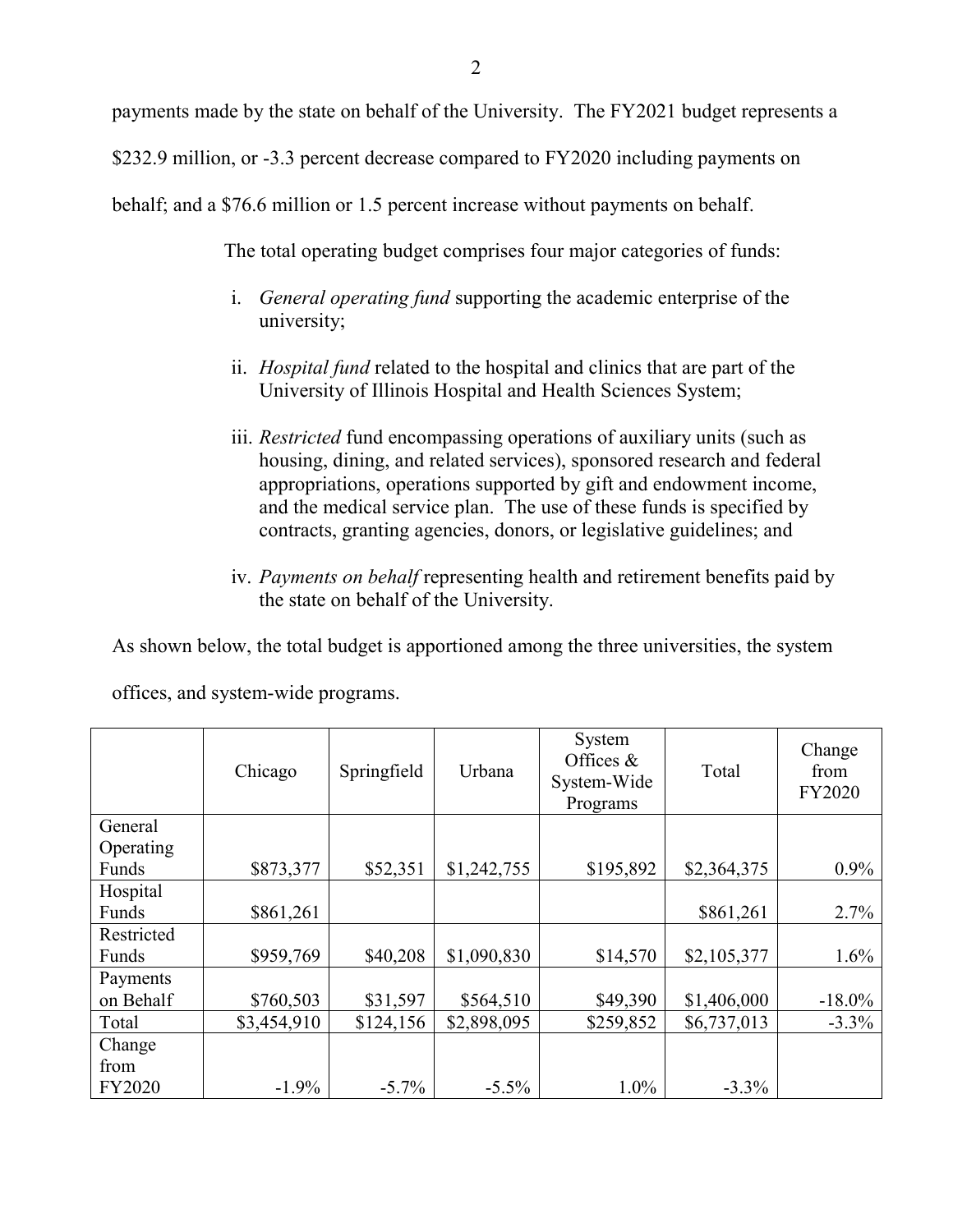Due to significant additional costs incurred in combatting the COVID-19 pandemic, especially the cost of the extensive testing programs instituted at the three universities and revenue losses due to the pandemic, units anticipate having to use institutional reserve funds, totaling \$121.3 million, to augment their budget in FY21. The one-time addition of reserve funds will increase the annual budget to \$6.858 billion or by 1.8 percent. But, as shown in the table below, the budget will still remain 1.6 percent below the FY20 budget:

|                       | Chicago     | Springfield | Urbana      | <b>System Offices</b><br>& System-<br>Wide<br>Programs | Total       |
|-----------------------|-------------|-------------|-------------|--------------------------------------------------------|-------------|
| Institutional         |             |             |             |                                                        |             |
| Reserves              | \$51,886    | \$0         | \$69,458    | \$0                                                    | \$121,344   |
| Total Including       |             |             |             |                                                        |             |
| Institutional         |             |             |             |                                                        |             |
| Reserves              | \$3,506,796 | \$124,156   | \$2,967,553 | \$259,852                                              | \$6,858,357 |
| Change from           |             |             |             |                                                        |             |
| <b>FY2020</b>         |             |             |             |                                                        |             |
| <b>After Reserves</b> | $-0.2\%$    | $-5.7\%$    | $-3.3\%$    | $1.0\%$                                                | $-1.6\%$    |

The attachment to this item, the *Budget Summary for Operations FY2021*

(*BSO*), presents a summary of the systemwide budget, budgets for each university, and

detailed college level budget schedules. The *BSO* is organized into five schedules:

Schedule A: Details university and system-level revenue by source and budgeted expenditures by function and type.

Schedule B: Provides budgeted expenditures and revenue sources by college-level organization.

Schedule C: Lists budgeted expenditures by college-level organization and function.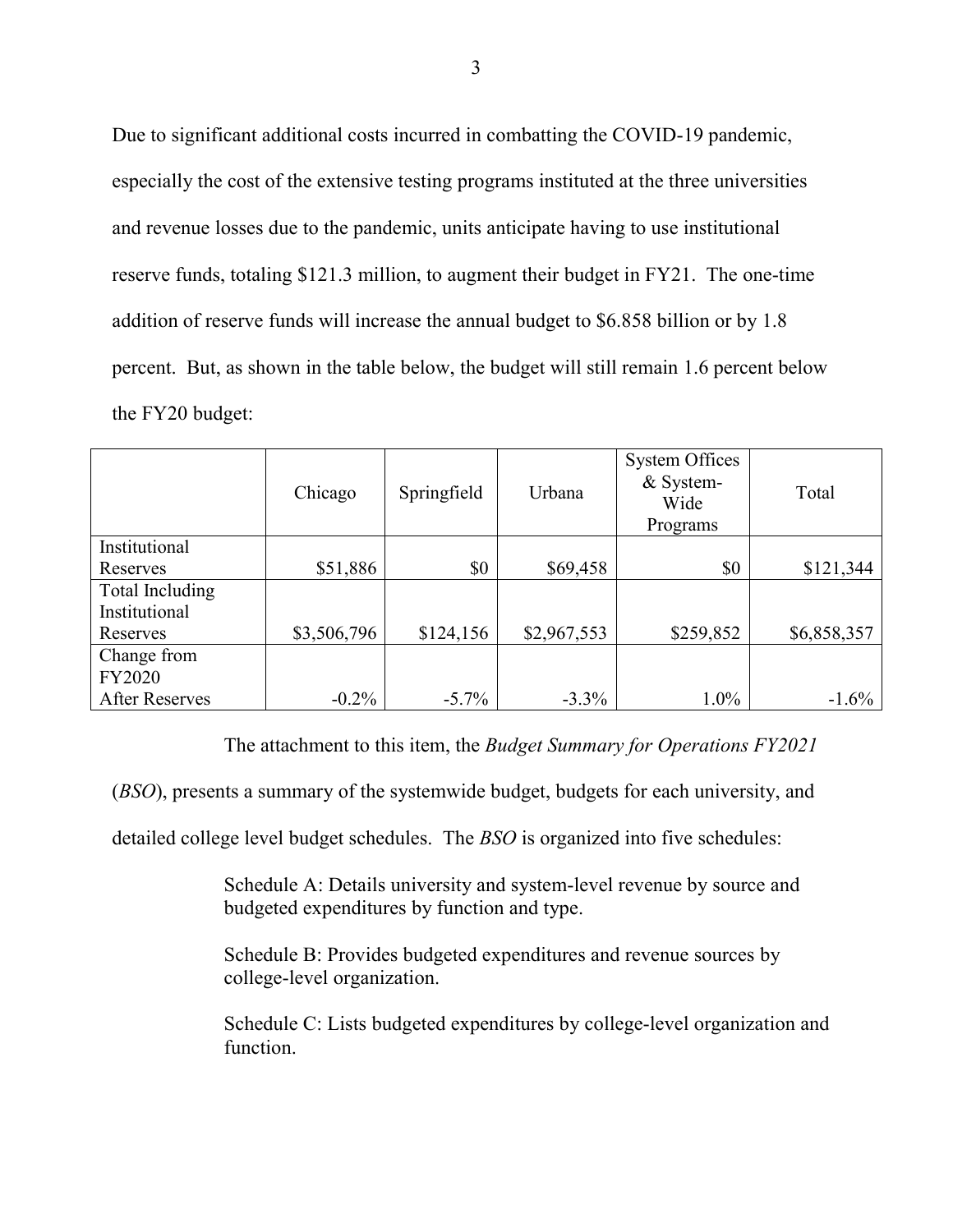Schedule D: Summary detail of total permanent budget by college plus institutional reserves allocated to cover expenses above available revenue.

Schedule E: Provides department-level detail of state and institutional fund budgeted expenditures.

Schedule A, Schedule B, Schedule C, and Schedule D are university and system-level schedules (one for each university and the system) whereas Schedule E contains collegelevel schedules.

Subject to the foregoing and the Board's directives concerning establishment of University of Illinois budgets, authorization is also requested for the President to: (a) accept resignations; (b) make additional appointments that are necessary and approve the issuance of notices of non-reappointment, subject to all university policies, and policies and rules for Civil Service staff; (c) transfer, if necessary, funding from one object of expenditure to another, as long as total transfer does not exceed three percent of the total general fund budget; (d) make programmatic adjustments to the general fund budget in accordance with institutional priorities and needs, not exceeding three percent of the total general fund budget, exclusive of routine accounting transactions; (e) require changes to departmental allocations necessitated by any rescissions in state appropriation or shortfall in revenues; (f) allocate tuition waivers; (g) accept restricted fund revenues earned in excess of the approved budget and the corresponding expenditures; and (h) pursuant to the State Finance Act, transfer funds from the general operating budget to the restricted fund budget, if necessary.

The Board action recommended in this item complies in all material respects with applicable State and federal laws, legislative audit guidelines, terms and

4